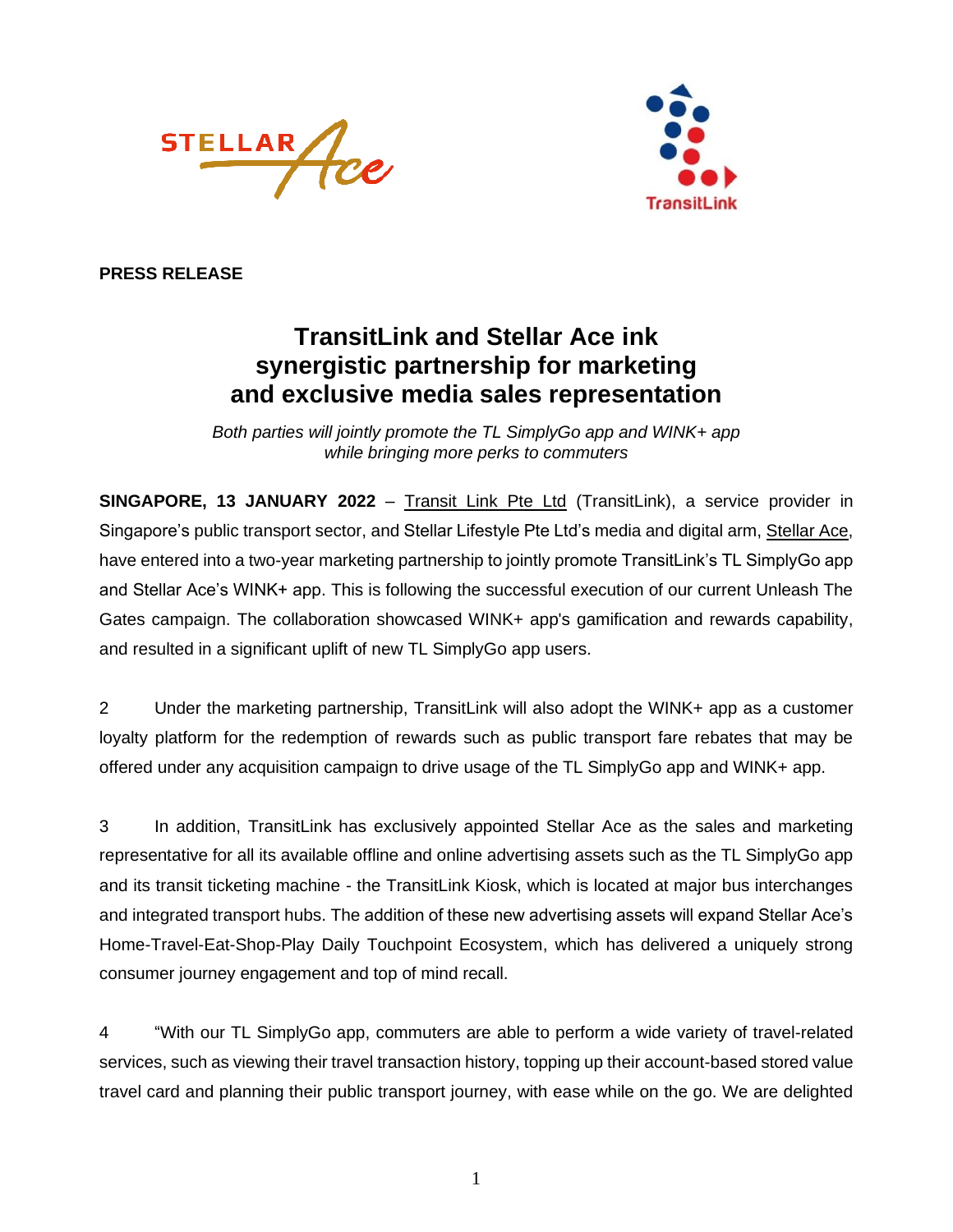with this partnership with Stellar Ace, which adds a new dimension to our TL SimplyGo app by rewarding commuters using the TL SimplyGo app through the WINK+ loyalty programme. It is also a step towards opening up opportunities with partners and advertisers to expand the range of benefits that our users can enjoy on top of the services that we are currently offering," said Mr Lee Yuen Hee, Chief Executive Officer, Transit Link Pte Ltd.

5 Ms Jeslyn Tan, Managing Director, Stellar Ace said, "We are thrilled with this synergistic partnership. This multi-prong alliance created exciting engagement milestones for both apps and reinforces an even stronger and targeted reach of our consumers utilising public transport daily. The understanding of the transit audience travel pattern will help us synergise transport-related activities through SimplyGo and a consumer loyalty programme with WINK+ app. For Advertisers, coming on board Stellar Ace will mean reaching out to a connected and seamless Offline to Online (O2O) audience with continuous recall of your brand message with accountable ROIs."

6 Advertisers who are interested to have their brand message on the media assets can connect with Stellar Ace now via [ace@stellarlifestyle.com.sg](mailto:ace@stellarlifestyle.com.sg) to find out more.

# # #